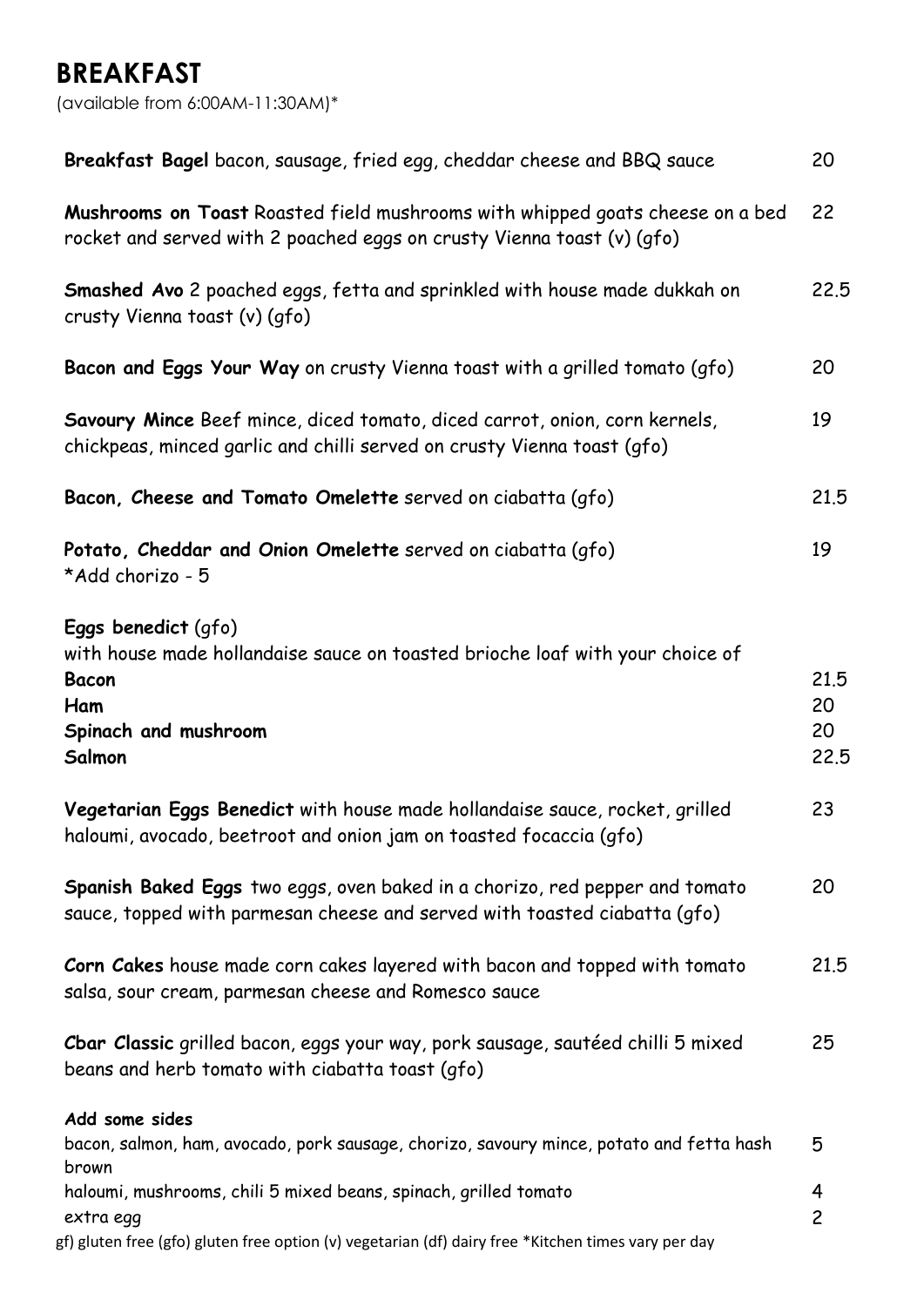# **BREAKFAST**

(available from 6:00AM-11:30AM)\*

**Chocolate Pancakes** three chocolate pancakes layered with a white chocolate and hazelnut cream, served with strawberry coulis and finished with maple syrup and a strawberry 19.5

**Crepes** three crepes filled with Chantilly cream and topped with orange curd and chocolate sauce, garnished with fresh strawberries and icing sugar 17

**Vegemite on Toast** served on focaccia bread with two fried eggs, fanned avocado and baby spinach 16.5

**Bircher Muesli** with yoghurt and locally made organic granola (v) 15.5

**Acai Bowl** Acai blended with mixed berries and banana on a base of toasted muesli. Topped with locally made organic granola, fresh strawberries, kiwi fruit, mango and chia seeds (gfo) (v) (df) 16.5

**Fruit Salad** fresh seasonal fruit salad with Greek yogurt locally made organic granola (v) (gf) 13.5

**Thick Cut Raisin Toast** served with butter, jam, marmalade or honey 9

#### **Kids Breakfast**

| Fruit Salad with Greek yogurt (gf)                  |    |
|-----------------------------------------------------|----|
| Bircher muesli (v)                                  |    |
| Chocolate Pancakes (same as main serve but smaller) | 12 |
| Bacon and egg your way (qfo)                        |    |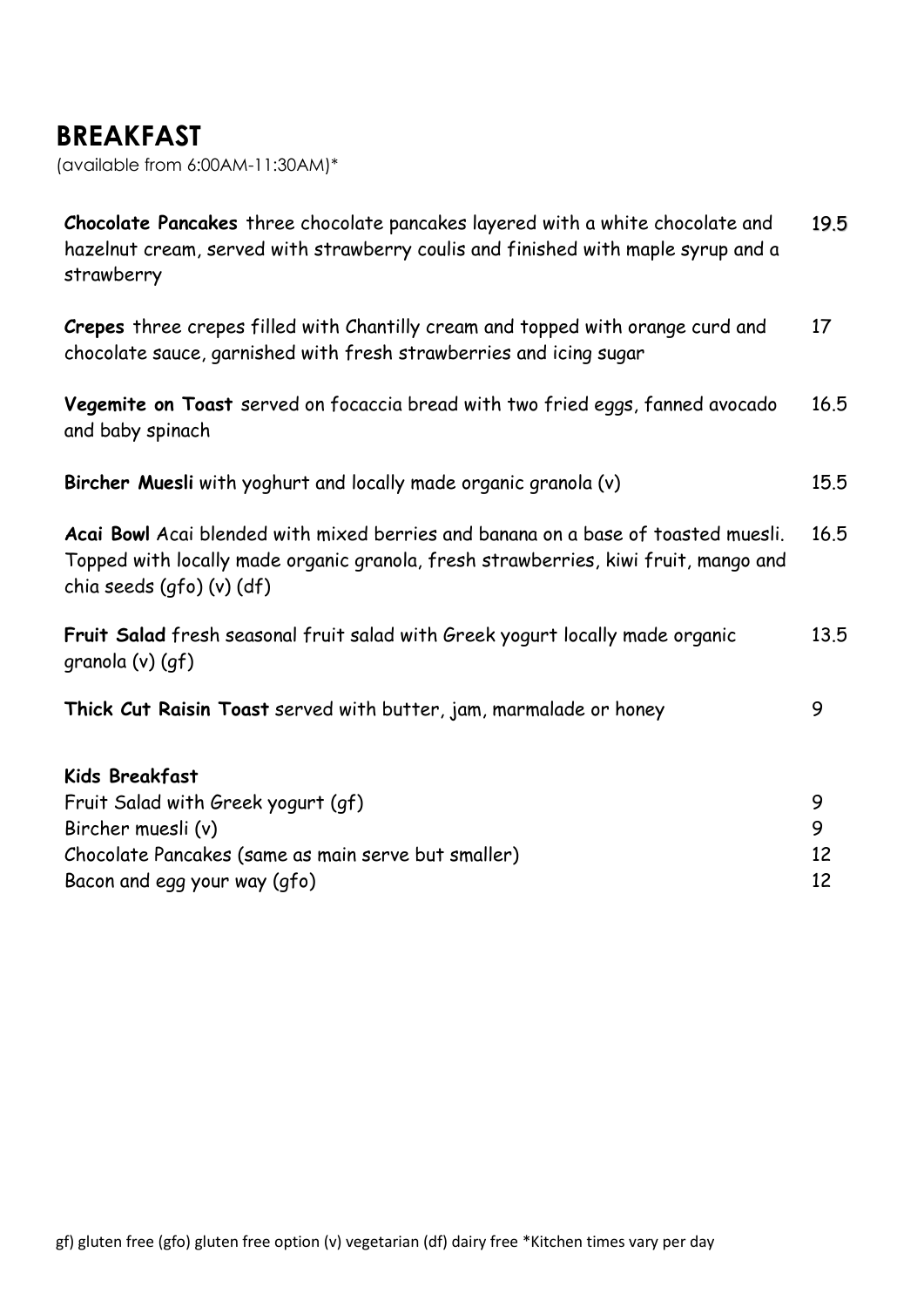# **Entrée (available from 5:30PM)**

| Garlic, Herb and Mozzarella Pizza Bread (v)                                                                                          | 15    |
|--------------------------------------------------------------------------------------------------------------------------------------|-------|
| Tomato and Basil Bruschetta served on toasted ciabatta bread topped with feta<br>cheese and balsamic glaze (v)                       | 14    |
| Oysters Natural/Kilpatrick (ea) min 2                                                                                                | 5/6.5 |
| Haloumi chips seasoned with Szechuan spice and chilli aioli                                                                          | 14.5  |
| Teriyaki Glazed Scallops on a bed of Wakami and garnished with Bonito flakes                                                         | 19.5  |
| Pork and Prawn Wontons house made deep fried wontons served with a Singapore<br>sauce                                                | 14.5  |
| Salt and Szechuan dusted Calamari served with chilli aioli                                                                           | 15    |
| Prawn and Shitake Spring Rolls filled with prawn, shitake, cabbage, carrot, spring<br>onions served with a Thai ginger dipping sauce | 16.5  |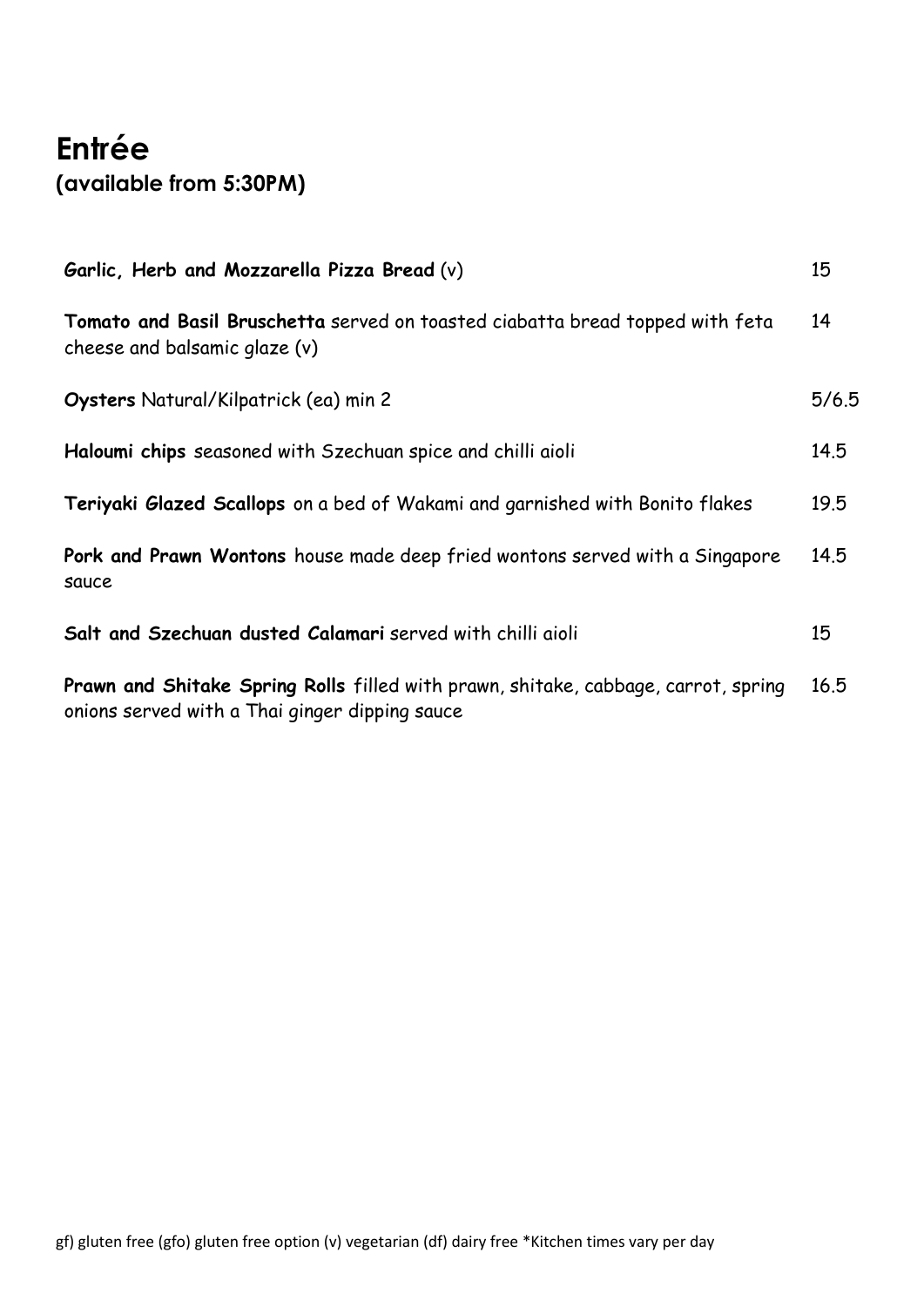# **Lunch/Dinner**

(available from 11:30am)\*

#### **From the Land**

**Off the Grill** 250g Black Onyx rump, 270-day grain fed served served with roasted onion puree, hasselback potato, asparagus and a red wine jus (gf) (df) 36.5

**Land Meets C** 250g Black Onyx rump, 270-day grain fed served with roasted onion puree, hasselback potato, asparagus and topped with garlic cream prawn cutlets (gf) 42.5

**Lemon and Thyme Roast Chicken** served with Greek salad, tzatziki and toasted pitta bread (gfo) 29

**Vegetarian Gnocchi** house made garlic and herb gnocchi served with sundried tomatoes, grilled haloumi, spinach and butternut squash on a pesto cream sauce (v) 25

**Red Lentil Dahl** served with onion bhajis and garlic fried rice (vegan, gf, df) 22.5

#### **Salads**

**Sand Crab,Roasted Sweet Corn and Avocado Salad** Fresh sand crab claw meat on top of a salad of roasted sweet corn, baby cos, diced avocado, red onions, cherry tomatoes, parsley and coriander drizzled with a citrus and olive oil dressing (gfo) (df) 31

**Salt and Szechuan Calamari Salad** Crispy fried calamari dusted in a Szechuan seasoning, mixed lettuce, cucumber, red onions, tomatoes, sliced red chillies, bean shoots and sesame soy garlic dressing 26

**Vietnamese Coconut Poached Chicken Salad** with rice noodles, red chilli, bean sprouts, crispy onion, carrot, wombok, cucumber and garnished with toasted peanuts, mint leaves and lime (gf) (df) 25.5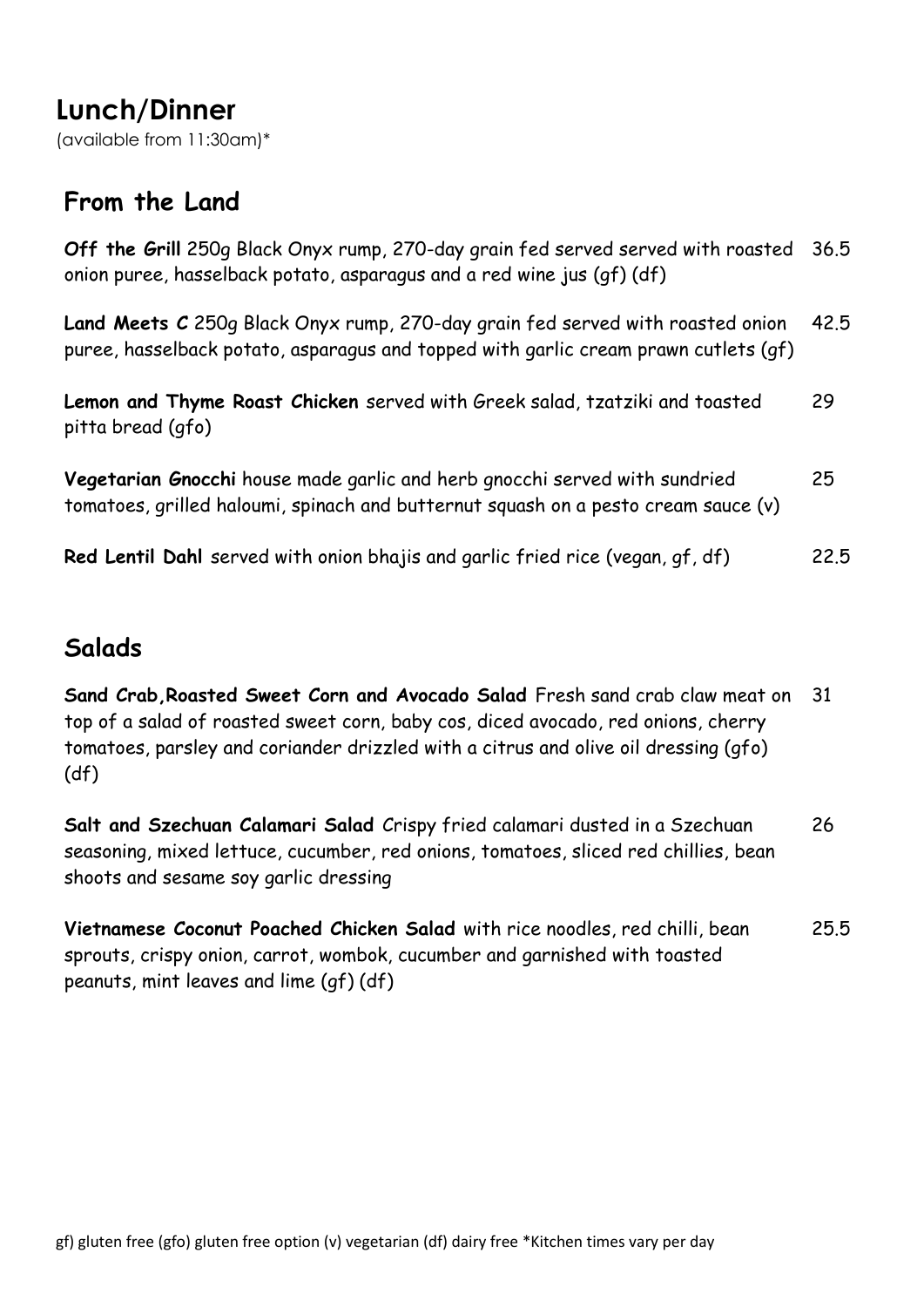# **Lunch/Dinner**

(available from 11:30am)\*

### **Seafood**

*We serve 100% North QLD Barramundi*

**C Food Platter for One** Your choice of grilled or battered Barramundi, 2 oysters kilpatrick, 2 seared scallops, Szechuan marinated grilled prawns, crispy fried calamari, mild spiced chilli mussels, thick cut sweet potato chips, Asian inspired salad and chilli lime aioli. 62.5

**Cbar Seafood Platter** Whole fried crispy baby Barramundi, 2 Natural and 2 Kilpatrick oysters, Szechuan spiced fried calamari, 2 seared scallops, 300g mild spiced chilli mussels, whole cooked sand crab, fresh king prawns and served with an Asian inspired salad, sweet potato chips, Thai ginger and lime dipping sauce and tartare sauce. 125

**Fish for Two Barramundi** Crispy fried whole barramundi, topped with fresh Asian herbs, bean shoots and chilli. Served with sautéed seasonal vegetables sprinkled with crispy onion, garlic fried rice and a Thai ginger and lime dipping sauce. 70

**Chilli Mussels** 1kg pot of black lip mussels cooked in chilli, garlic, white wine and housemade napolitana sauce. Cooked to your preferred spice and served with toasted ciabatta for dipping (gfo) (df) 47.5

|  |  | 1kg King Prawns with lemon and cocktail sauce (gf) |  |
|--|--|----------------------------------------------------|--|
|--|--|----------------------------------------------------|--|

**Seafood Laksa** Creamy south-east Asian style coconut laksa served with prawns, scallops, barramundi, pak choy, hokkien and rice noodles in a mildly spiced soup, finished with a boiled egg and fresh chilli. 34.5

**Crispy Skinned Salmon** served with pea and goats cheese risotto and garnished with pea tendrils and parmesan cheese (gf) 32.5

**Crispy Skinned Barramundi** served with crushed chat potato, creamed leeks and broccolini (gf) 33.5

**Fish 'n' Chips** Grilled or battered barramundi, served with beer battered chips, garden salad and tartare sauce. 28